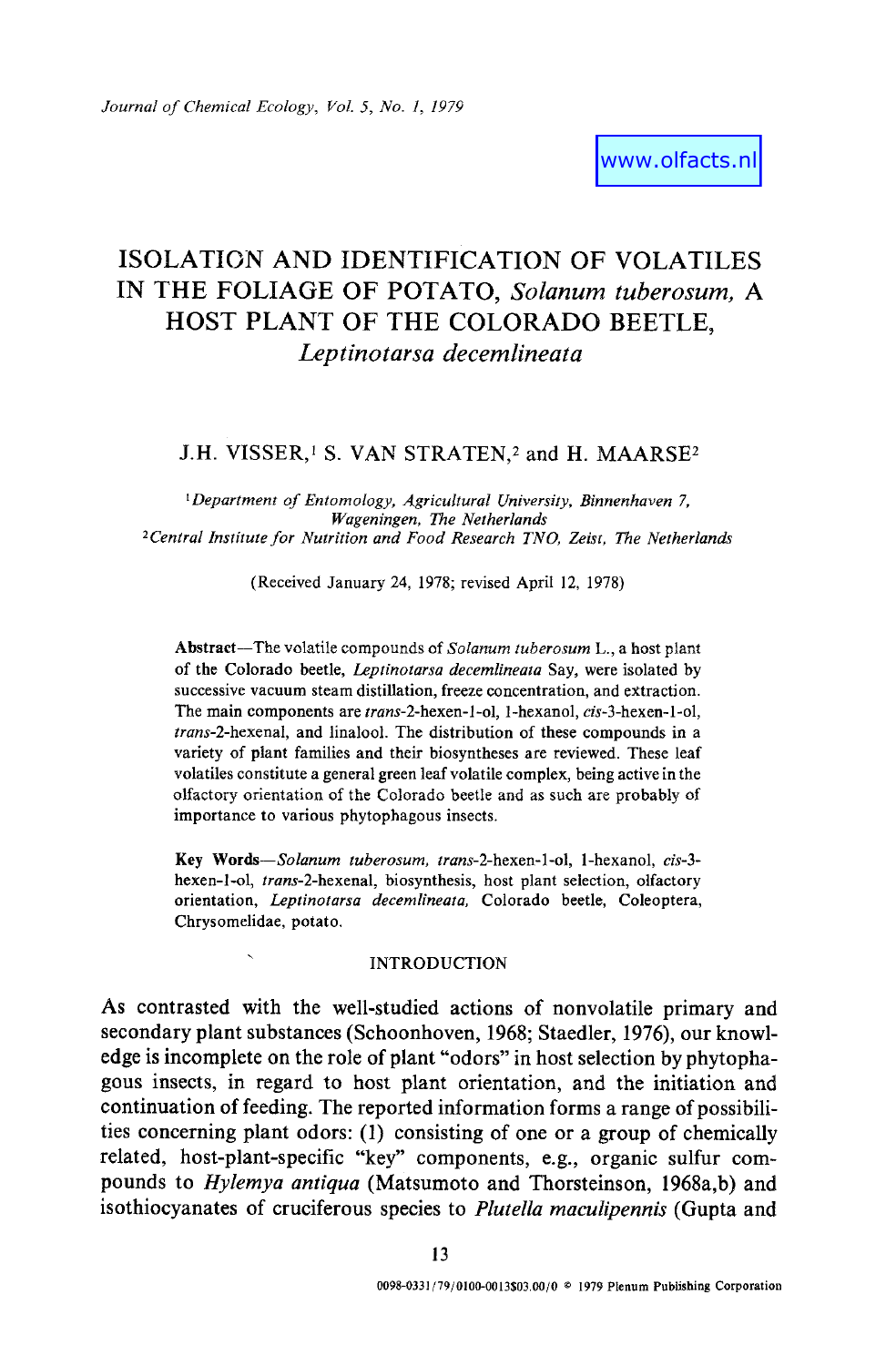Thorsteinson, 1960a,b); (2) being composed of substances less specific to host plants like the large chemical class of terpenes and their derivatives acting on a variety of forest pest insects (see, e.g., Werner, 1972; Staedler, 1974; Selander et al., 1974); (3) existing as a complex, a mixture of generally distributed unspecific components (Rodriguez et al., 1976). In this case, the total "essence" is required in performing the particular sequence of behavioral steps in host selection by phytophagous insects.

Visser and Nielsen (1977) have shown that adult Colorado beetles are attracted by the volatiles of their host plant, potato. Besides this, other members of the Solanaceae are attractive, while most of the nonsolanaceous plant species elicit neutral or repellent responses in Colorado beetles, except for *Apium graveolens* (de Wilde et al., 1969) and *Tropaeolum majus,* which enhance positive anemotaxis. Host plant selection by this oligophagous insect is a catenary process, in which the initial olfactory orientation confines this selection process mainly to solanaceous plant species. Eventually, when contact results, the aim is not achieved by a sole "odd" substance, but is attained by a combination of feeding incitants, feeding stimulants, feeding cofactors, and inhibitors (Ritter, 1967; Hsiao, 1969). Analogously, a complex of volatiles composing the attractive plant odor probably exists. The present study elucidates the chemical complexity of host plant odor acting in the initial attraction of Colorado beetles.

### METHODS AND MATERIALS

The chemical analysis of potato plant odor started with the isolation of the volatile components in sufficient quantities to allow identification with a mass spectrometer. Extraction can be applied as a first-step procedure, using relatively large quantities of low-boiling organic solvents. The extraction process entails two major disadvantages: impurities from the solvent may accumulate in the aroma concentrate, and nonvolatile components are isolated along with the volatiles. Therefore, we preferred distillation as a firststep procedure for the isolation of all volatile material (see review of isolation procedures: Weurman, 1969). For the isolation of potato plant volatiles, a series of methods were employed: vacuum steam distillation followed by freeze concentration in order to reduce the amount of solvent used in the final extraction.

One kilogram of fully grown potato plants (cultivar Pimpernel), i.e., mainly leaves, stems, some flowers and fruits equivalent to the overground parts of two plants, were harvested from the field and homogenized in a mixer with 5 liters of demineralized water at  $3^{\circ}$ C. The resultant slurry was passed through glass wool, and the filtrate was steam distilled in two halves (Ahrenst-Larsen and Hansen, 1964) by the apparatus shown in Figure 1. Nitrogen was passed through the flask containing the potato plant filtrate for 4 min to minimize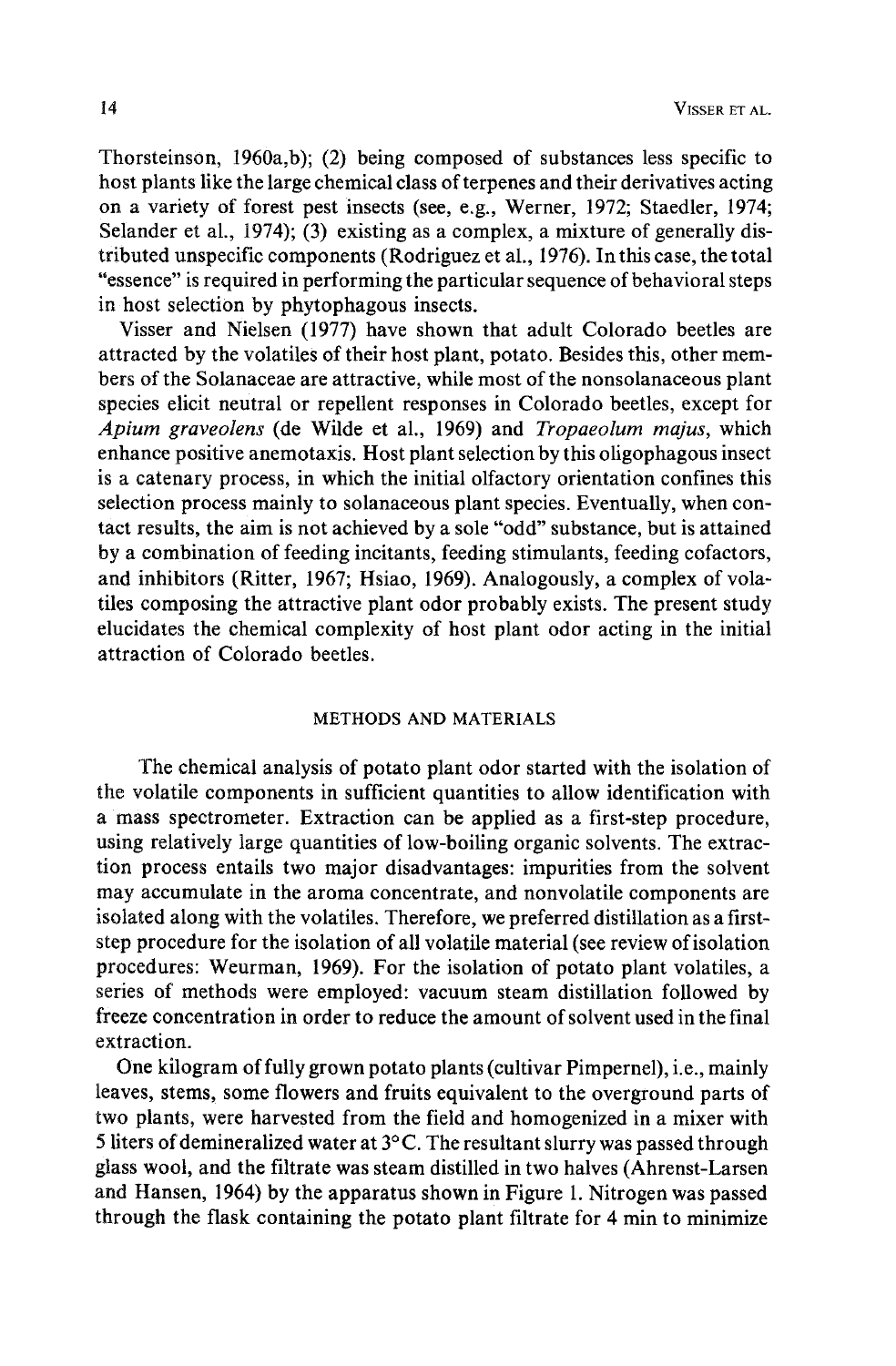

FIG. 1. Vacuum steam distillation apparatus. A: steam generator, filled with 1 liter of bidistilled water; B: steam drier; C: sample flask, containing 2.5 liters of potato plant filtrate; D: condenser; E: receiving flask, set in ice-water bath; F: cold trap, cooled in liquid nitrogen. Preceding the distillation, nitrogen was passed into the steam generator.

artifact formation during the distillation process (Nye and Spoehr, 1943). The steam distillation was carried out at reduced pressure (10-15 torr near the vacuum pump, 20-40 torr in the distillation system). At this reduced pressure, the water in the steam generator, set in a water bath kept at  $42^{\circ}$ C, was boiling, and the generated steam was bubbled through the potato plant filtrate, at a constant  $39^{\circ}$ C. The volatiles were transferred by the steam, condensed, and trapped into the receiving flask and a cold trap in liquid nitrogen. One liter of distillate was produced in one run. This amount was precooled to  $2^{\circ}$ C and transferred to the freeze concentration arrangement (see Figure 2). This technique had been reported to give high recoveries ( $> 90\%$ ) after 20-fold concentration (Kepner et al., 1969). After a tenfold concentration the combined concentrates of two distillation runs (200 ml) were extracted three times with an equal volume of a mixture of diethylether and *n*-pentane,  $1:2$  by volume (Merck analytical grade, distilled before use). The extract was dried with sodium sulfate, followed by calcium sulfate at  $4^{\circ}$ C (Nursten and Williams, 1966). The solvents were carefully removed by distillation.

Analytical GLC separations were made on a Becker gas chromatograph (with flame ionization detector) fitted with packed polar (Carbowax 20M) and nonpolar (Apiezon L) columns. Mass spectra were recorded on the gas chromatograph (Varian 2700, fitted with a WCOT SP 2300 column)-mass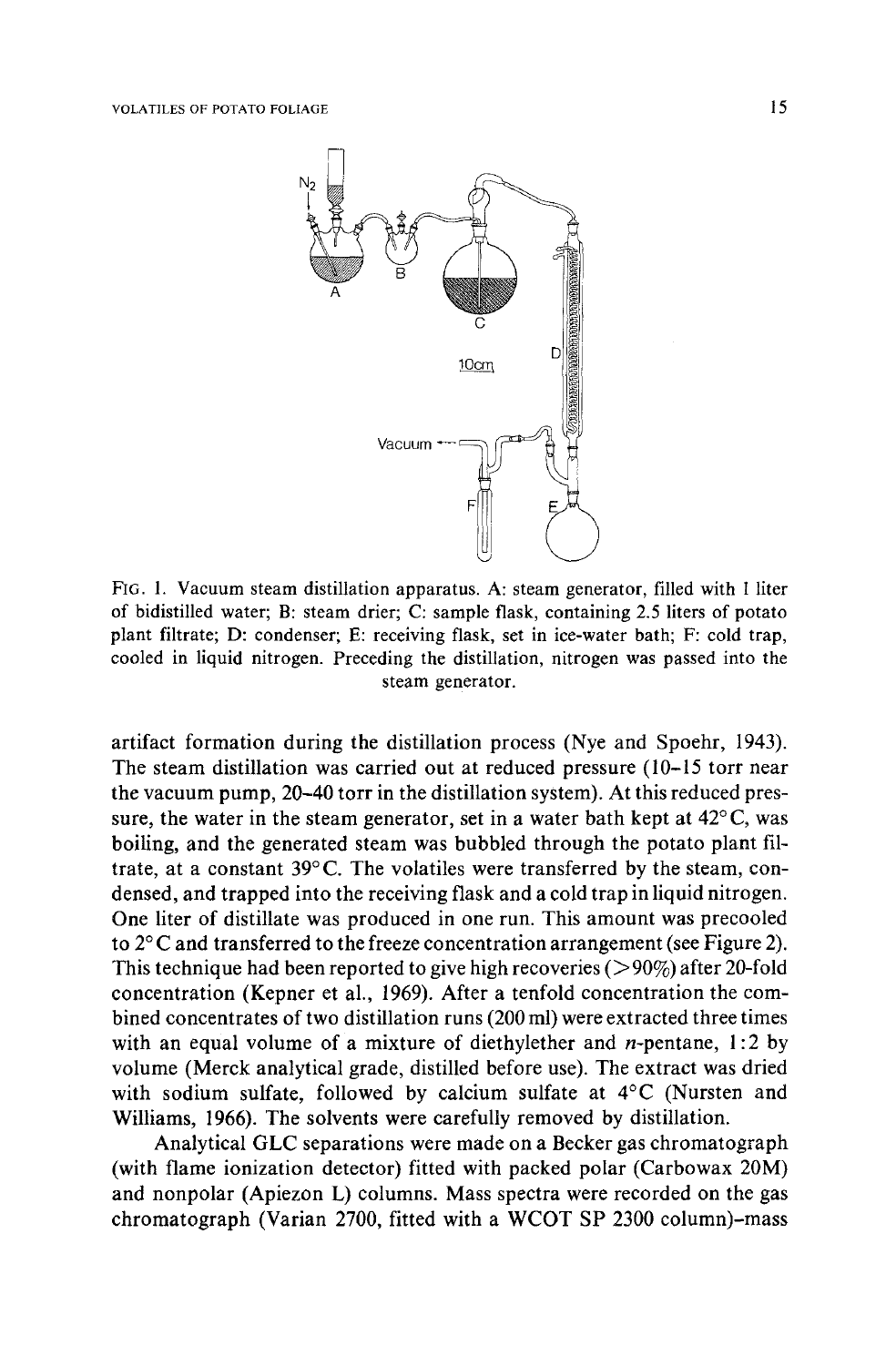

FIG. 2. Freeze concentration arrangement. A stainless-steel jar containing one liter of precooled distillate is inserted in a methanol bath of  $-25^{\circ}$ C. While the mixture is cooled and stirred, the water is selectively frozen out, leaving the volatiles concentrated into a conical hole.

spectrometer (Varian MAT CH4) computer system (Varian Spectrosystem 100) of the Central Institute for Nutrition and Food Research TNO.

Authentic samples were obtained from commercial sources: the hexenols (98-99%) from Roth, *trans-2-hexenal* (99%) from Koch-Light Lab., linalool (99%) and 1-hexanol (99%) from Fluka.

### RESULTS AND DISCUSSION

The main components of the oil (40  $\mu$ l/kg)(Figure 3) were identified by coinjection with authentic samples on Carbowax 20M and Apiezon L columns, and by comparison of their mass spectra with those of authentic samples (Figures 4 and 5). The identity was further confirmed by analysis on the SP 2300 column. The mass spectra of *cis-2-* and *trans-2-hexen-l-ol* exhibited a high degree of similarity, as did *cis-3-* and *trans-3-hexen-l-ol*  (Figure 4). However, GLC analyses of authentic samples showed consistent differences in their retention indices (Table 1) and allowed discrimination between geometrical isomers. The composition of the oil is shown in Figure 3, in decreasing order of magnitude: *trans-2-hexen-1-ol,* 1-hexanol, *cis-3-hexen-*1-ol, *trans-2-hexenal,* and linalool. At retention times >55 rain only small quantities of compounds were detected. The most volatile components were lost in the final removal of the extractive solvents.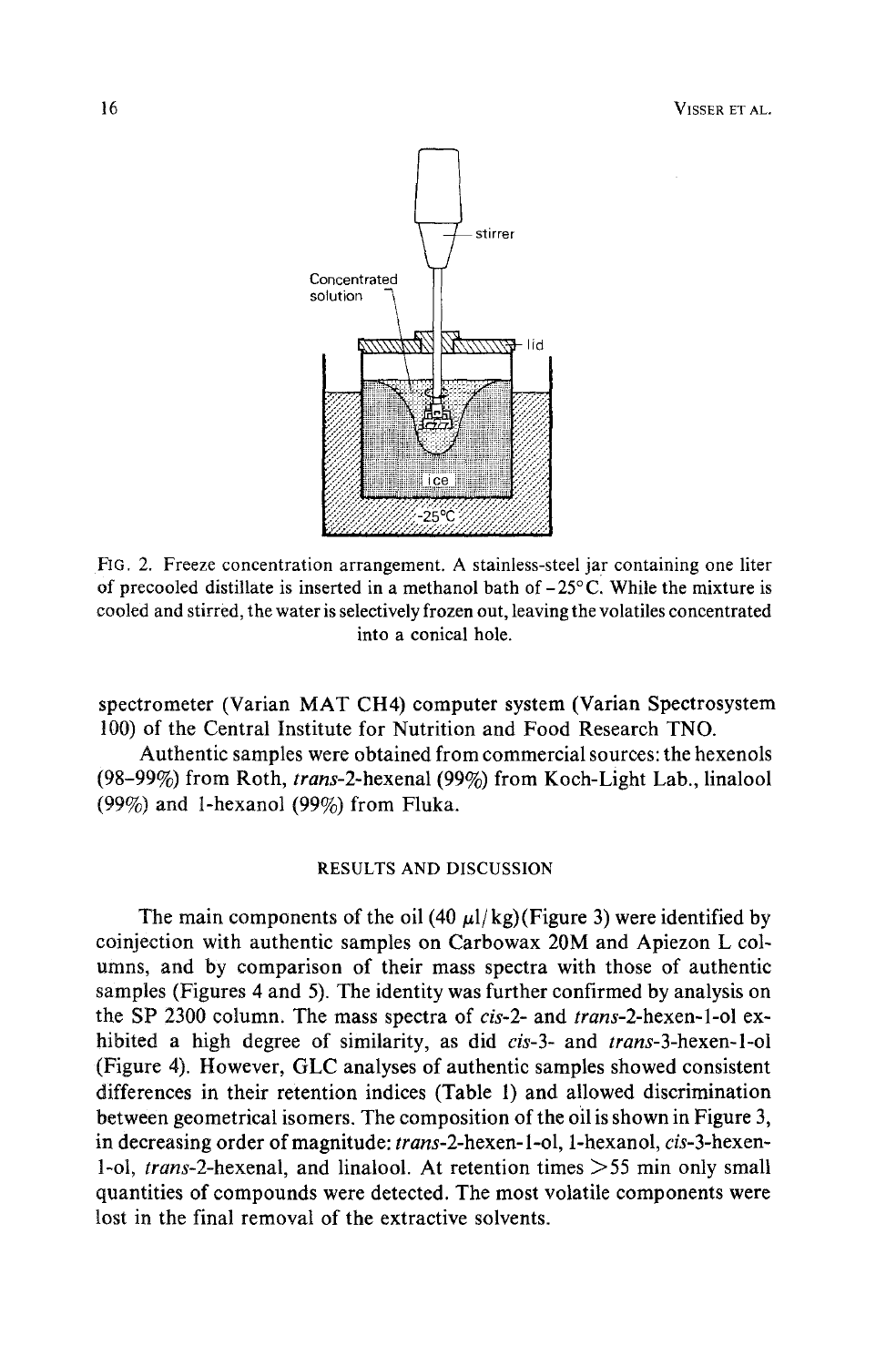No evidence could be obtained that *cis-2-hexen-l-ol,* identified by Murray et al. (1972) as one of the components of *Solarium carnpylacanthurn*  oil, or *trans-3-hexen-l-ol* were present in the oil of potato plants. It is not clear to what extent the identification of *cis-2-hexen-l-ol* by Murray et al. (1972) had been based on mass spectral data only (see Table 1).

The main components of the potato plant oil are also present in other solanaceous plant species. They have been identified in *Solanum campylacanthum* leaves, potatoes, tomatoes, bell and tobasco peppers, and in the flowers of *Nicotiana alata* (see Table 2). These compounds are widely distributed in fresh foliage, vegetables, and fruits (Gildemeister and Hoffmann, 1960, 1963; Van Straten, 1977). The well-known leaf aldehyde 2-hexenal and the leaf alcohols 1-hexanol, 2-hexen-l-ol, and 3-hexen-l-ol have been reported as volatile components of numerous plant species belonging to a variety of plant families (Table 3).

The straight-chain, saturated and unsaturated aldehydes and alcohols are formed by oxidative degradation of plant lipids, as illustrated in Figure 6. Lipolytic acyl hydrolases liberate free fatty acids from the endogenous membrane lipids. The polyunsaturated fatty acids, linoleic and linolenic acid, are oxidized by the action of lipoxygenase to, respectively, hexanal and *cis-3-hexenal.* 

Alcohol dehydrogenase converts hexanal to 1-hexanol, whereas *cis-3*  hexenal easily isomerizes to *trans-2-hexenal* and is converted to *cis-3-hexen-*1-ol. *Trans-2-hexen-l-ol* is formed from *trans-2-hexenal.* Possibly *trans-3*  hexen-1-ol and *cis-2-hexen-1-ol* originate from isomerization during processing and storage of plant products. These biosyntheses are operative in several



FIG. 3. Gas chromatogram of the potato plant oil: 0.1  $\mu$ 1 of oil injected on a stainlesssteel column, 3 m long and 4.4 mm ID, filled with 10% Carbowax 20M on Chromosorb P-AW-DMCS,  $60-80$  mesh. Chromatogram run isothermally at  $100^{\circ}$ C, carrier gas nitrogen at 30 ml/min. Retention indices were calculated according to Kováts (1961).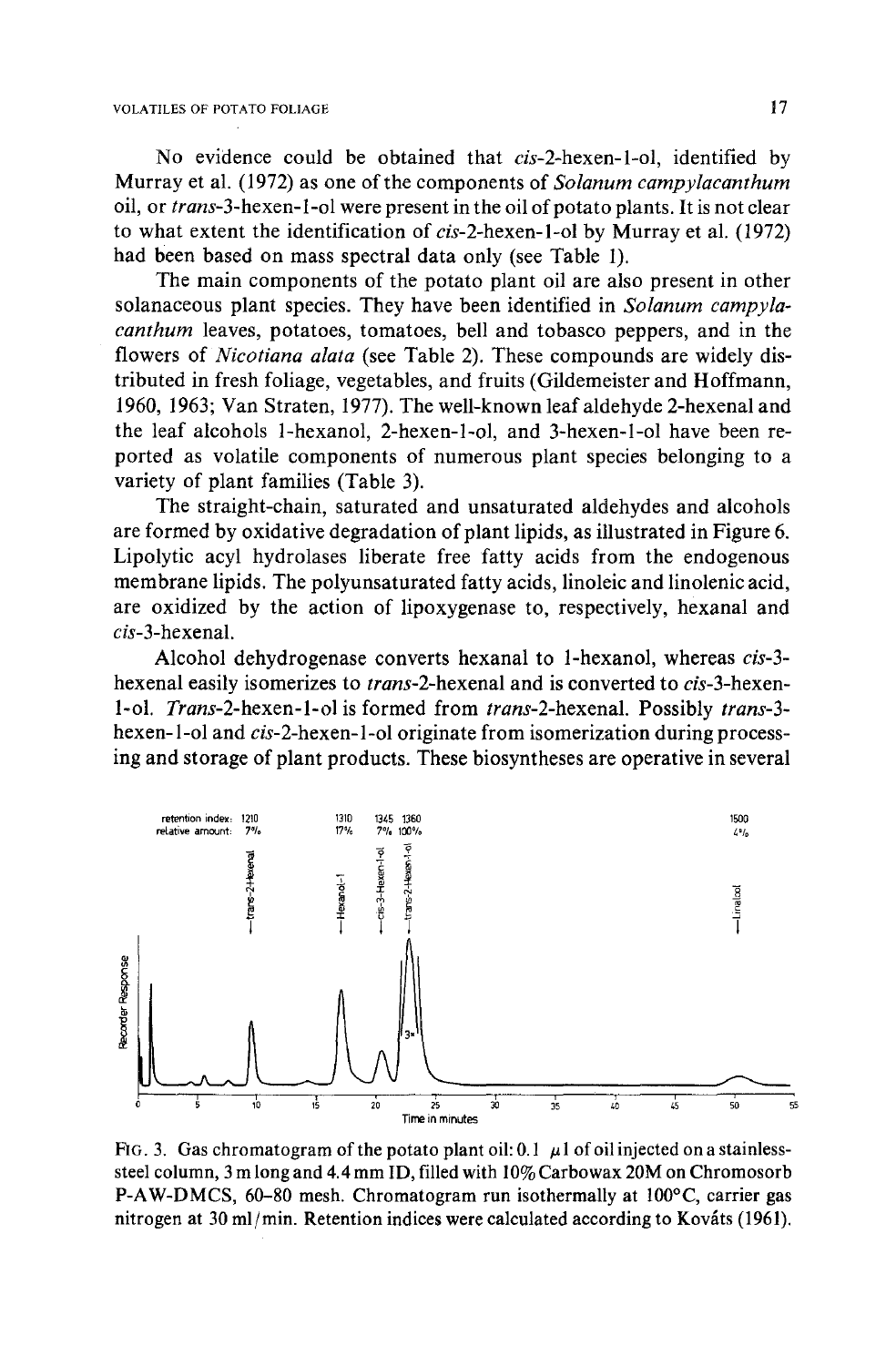

**s** spectra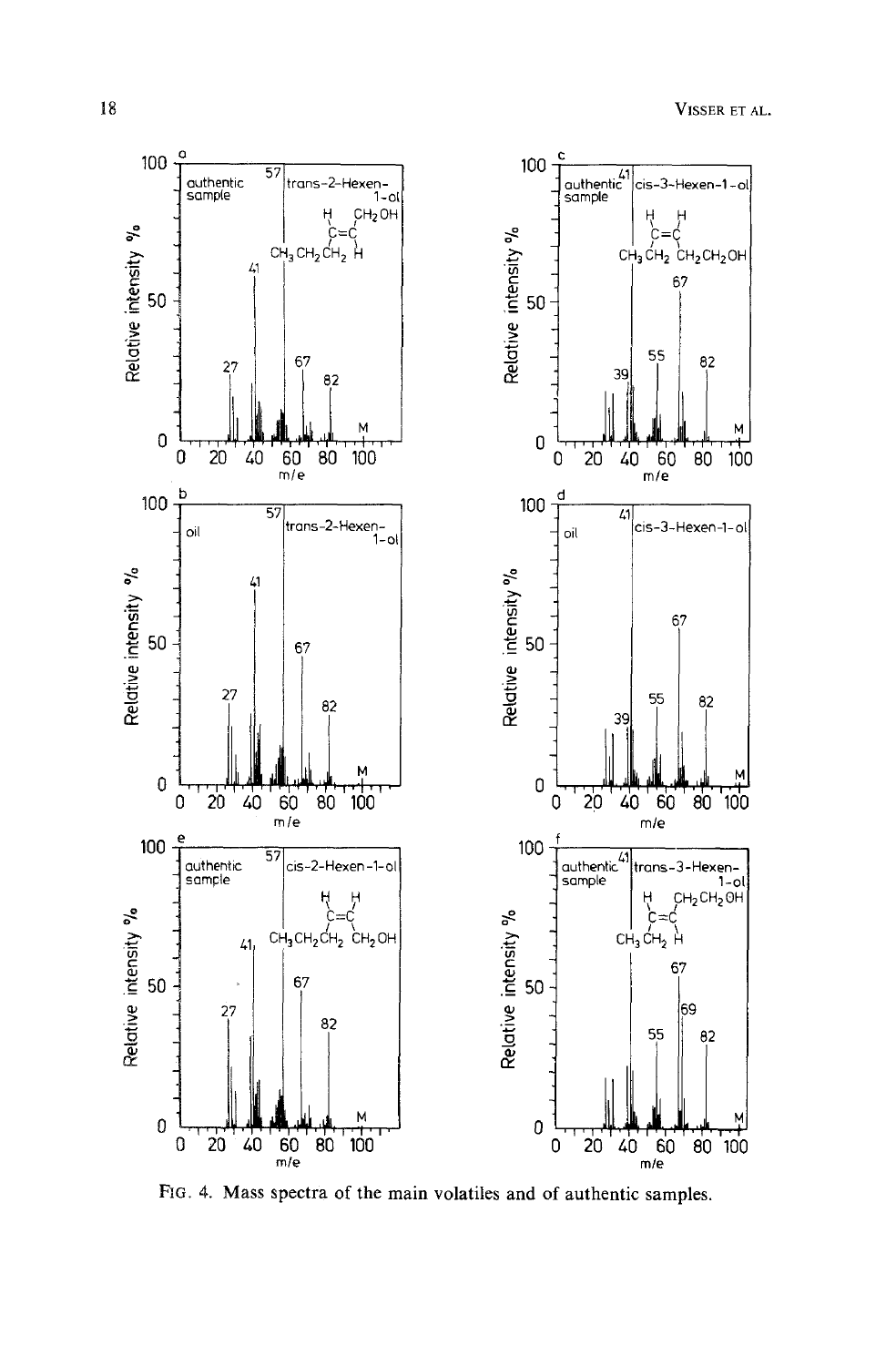

**FIG. 5. Mass spectra of the main volatiles and of authentic samples.**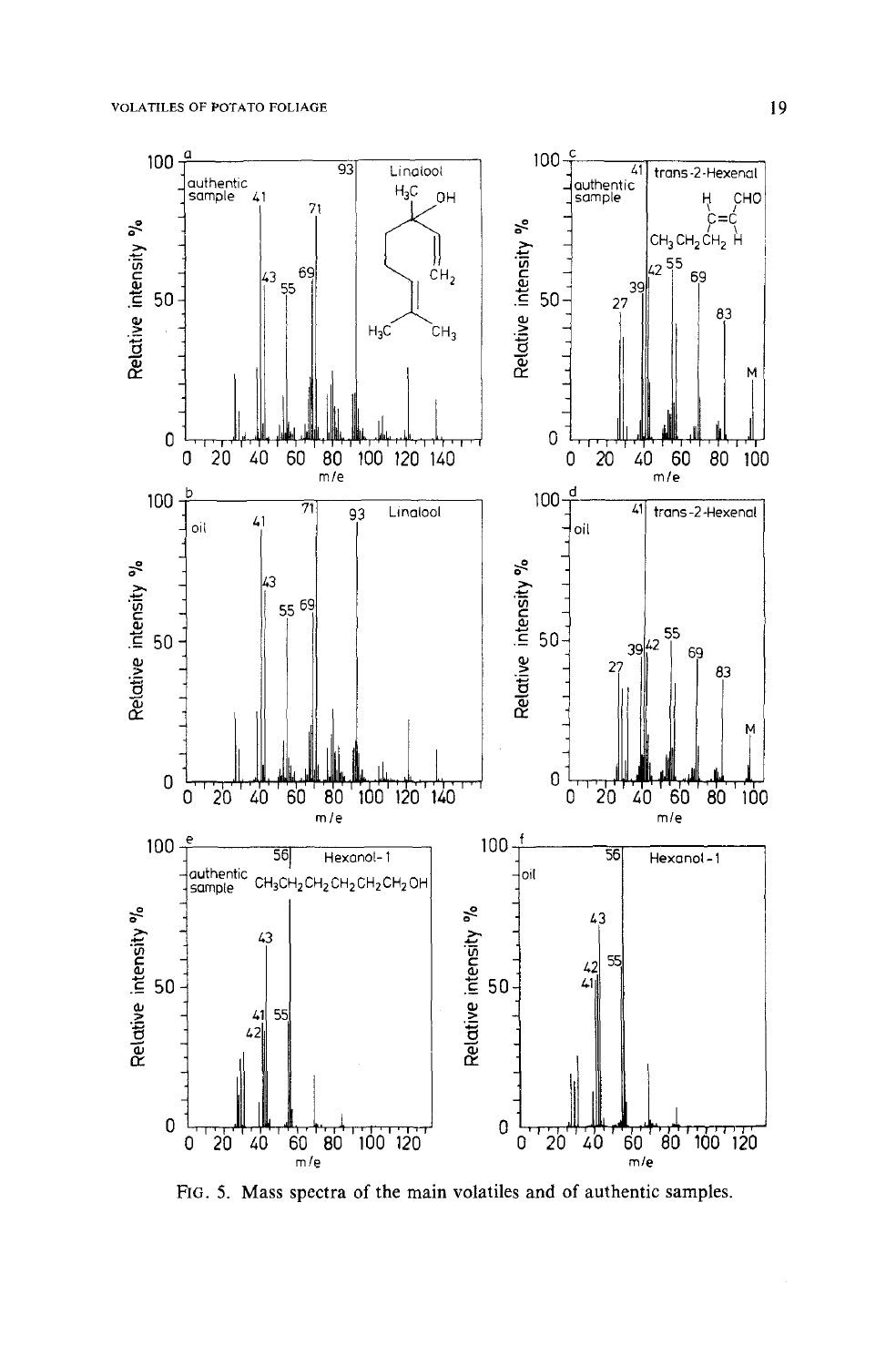|                            | Present investigation<br>10% Carbowax $20M^b$ |                  | Murray et al. (1972)<br>8% Carbowax |
|----------------------------|-----------------------------------------------|------------------|-------------------------------------|
|                            | Authentic samples                             | Potato plant oil | Solanum campylacanthum oil          |
| trans-2-Hexenal            | 1210                                          | 1210             | 1200                                |
| 1-Hexanol                  | 1310                                          | 1310             | 1312                                |
| <i>trans</i> -3-Hexen-1-ol | 1320                                          |                  |                                     |
| $cis$ -3-Hexen-1-ol        | 1345                                          | 1345             | 1343                                |
| <i>trans</i> -2-Hexen-1-ol | 1360                                          | 1360             |                                     |
| $cis$ -2-Hexen-1-ol        | 1370                                          |                  | 1360                                |
| Linalool                   | 1500                                          | 1500             | 1500                                |

TABLE 1. RETENTION INDICES<sup>a</sup>

 $a<sup>a</sup>$  Retention indices were calculated according to Kováts (1961)

 $b$  See legend of Figure 3 for GLC conditions.

## TABLE 2. DISTRIBUTIONS OF IDENTICAL COMPOUNDS IN THE OIL OF SOLANACEOUS PLANT **SPECIES**

```
Capsicum annuum
```
Bell peppers: *trans*-2-Hexenal,<sup>1,21</sup> cis-3-hexen-1-ol,<sup>1,21</sup> linalool<sup>1,21</sup>

*Capsicum frutescens* 

Tobasco peppers: 1-Hexanol,<sup>9</sup> cis-3-hexen-1-ol<sup>9,21</sup>

#### *Solanum campylacanthum*

Leaves12: 1-Hexanol, 2-hexenal, *cis-2-hexen-l-ol, cis-3-hexen-l-ol,* linalool

#### *Solanum lycopersicum*

```
Tomatoes: Hexanol, <sup>2, 19, 21</sup> 1-hexanol, <sup>4, 5, 7, 11, 13, 14, 17, 22-24</sup> 2-hexenal, <sup>7, 15, 16</sup> trans-2-
hexenal,<sup>2,6,H, 14, 18,21-24</sup> trans-2-hexen-1-ol,<sup>19,22</sup> 3-hexen-1-ol,<sup>20</sup> cis-3-hexen-1-ol,<sup>2,10,11,14,18,21-24</sup>
linalool<sup>2,11,21,23</sup>
```
*Solanum tuberosum* 

Potatoes: 2-Hexenal,<sup>8</sup> trans-2-hexenal,<sup>21</sup> 2-hexenol<sup>15</sup>; Leaves<sup>25</sup>: 1-Hexanol, *trans-2-hexenal*, *trans-2-hexen-l-ol, cis-3-hexen-l-ol,* linalool

*Nicotiana alata*  Flowers<sup>3</sup>: 1-Hexanol, linalool

<sup>1</sup>Buttery et al., 1969; <sup>2</sup>Buttery et al., 1971; <sup>3</sup>Chang and Collins, 1972; <sup>4</sup>Dalal et al., 1967; <sup>5</sup>Dalal et al., 1968; "Galliard and Mattew, 1977; <sup>7</sup>Grosch, 1963;  ${}^{8}$ Grosch et al., 1976;  ${}^{9}$ Haymon and Aurand, 1971; "Johnson et al., 1968; "Kazeniac and Hall, 1970; "Murray et al., 1972; "Nelson and Hoff, 1969; "Pyne and Wick, 1965; "Ryder, 1966; "Schormüller and Grosch, 1962; <sup>17</sup>Schormüller and Grosch, 1964; <sup>18</sup>Schormüller and Kochmann, 1969; <sup>19</sup>Seck and Crouzet, 1973; <sup>20</sup>Shah et al., 1969; <sup>21</sup>Shankaranarayana et al., 1975; <sup>22</sup>Sieso et al., 1976; <sup>23</sup>Viani et al., 1969; 24Wick, 1965; 2~present investigation.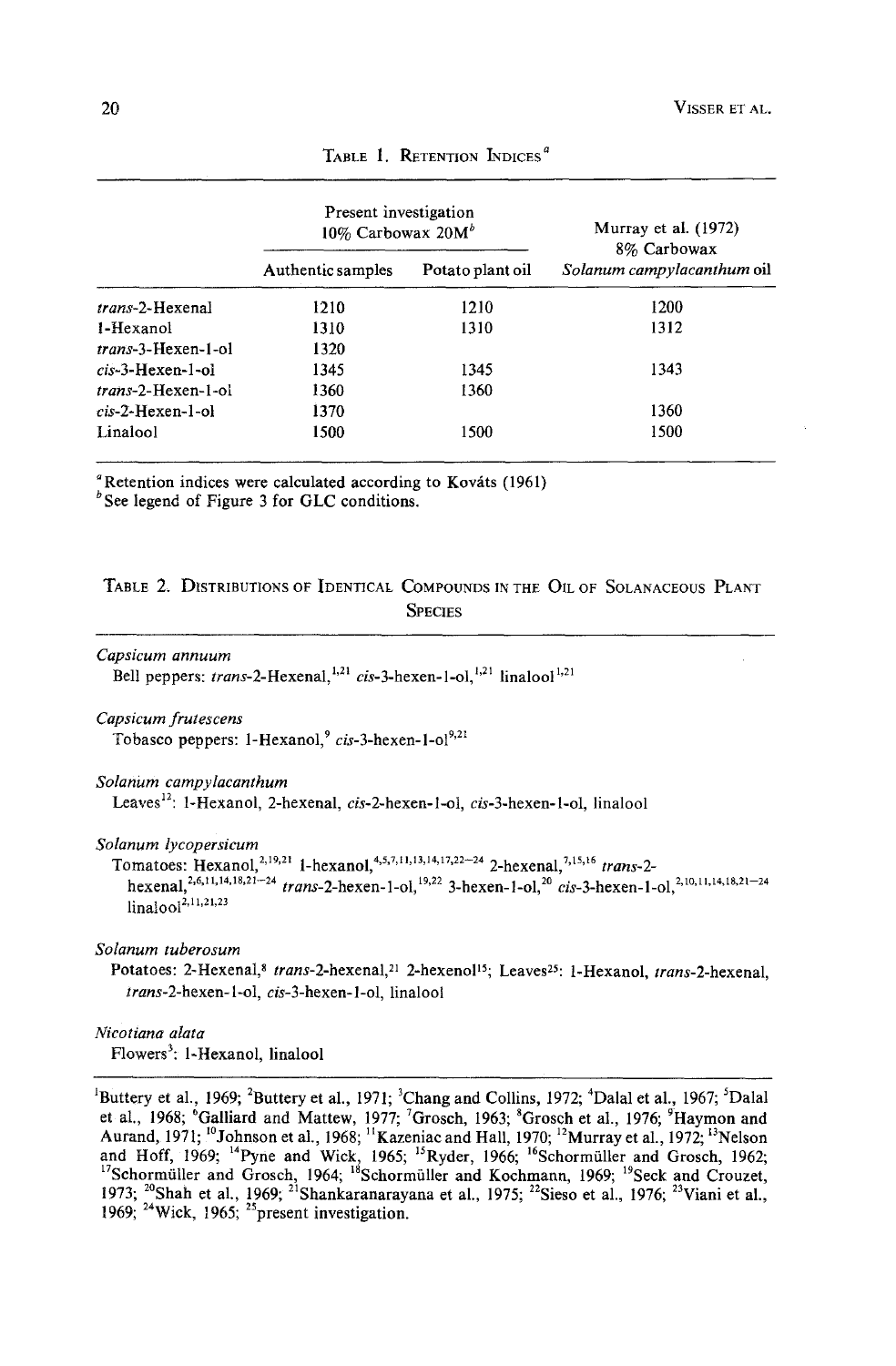- TABLE 3. DISTRIBUTIONS OF LEAF ALDEHYDE 2-HEXENAL AND LEAF ALCOHOLS I-HEXANOL, 2-HEXEN-1-OL, AND 3-HEXEN-1-OL IN VARIOUS PLANT FAMILIES
- 2-Hexenal: Polypodiaceae,<sup>a</sup> Lauraceae,<sup>a</sup> Piperaceae,<sup>b</sup> Saxifragaceae,<sup>b</sup> Rosaceae,<sup>a,b</sup> Mimosaceae,<sup>a</sup> Papilionaceae,<sup>a,b</sup> Theaceae,<sup>a,b</sup> Betulaceae,<sup>a</sup> Fagaceae,<sup>a</sup> Ulmaceae,<sup>a</sup> Polygonaceae,<sup>a</sup> Moraceae,<sup>a</sup> Cruciferae,<sup>a,b</sup> Myrtaceae,<sup>b</sup> Umbelliferae,<sup>a,b</sup> Caprifoliaceae,<sup>a</sup> *Oleaceae*,<sup>a,b</sup> Apocynaceae,<sup>a</sup> Rutaceae,<sup>a,b</sup> Aceraceae,<sup>a</sup> Hippocastanaceae,<sup>a</sup> Ericaceae,<sup>b</sup> Vitaceae,<sup>a,b</sup> Cucurbitaceae,<sup>b</sup> Solanaceae,<sup>b</sup> Labiatae,<sup>a,b</sup> Salicaceae,<sup>a</sup> Juglandaceae,<sup>a</sup> Musaceae<sup>b</sup>
- **l-Hexanol:** *Lauraceae*, <sup>*a*</sup> Saxifragaceae, <sup>*b*</sup> Rosaceae, <sup>a,b</sup> Papilionaceae, <sup>b</sup> Theaceae, <sup>a,b</sup> Violaceae, <sup>a</sup> Passifloraceae, <sup>b</sup> Caricaceae, <sup>b</sup> Cannabinaceae, <sup>b</sup> Cruciferae, <sup>b</sup> Myrtaceae, <sup>b</sup> Umbelli*ferae, b Oleaceae, b Rubiaeeae, b Geraniaceae, ~ Rutaeeae, a,b Ericaceae, b Vitaceae, b Cucurbitaceae, b Buettneriaceae, b Solanaceae, b Labiatae, ~,b Musaceae, b Palmae b*
- 2-Hexen-1-ol: Saxifragaceae,<sup>b</sup> Rosaceae,<sup>a,b</sup> Papilionaceae,<sup>b</sup> Theaceae,<sup>b</sup> Cannabinaceae,<sup>b</sup> Umbel*liferae*, <sup>b</sup> Oleaceae, <sup>b</sup> Rutaceae, <sup>b</sup> Ericaceae, <sup>b</sup> Vitaceae, <sup>b</sup> Solanaceae, <sup>b</sup> Labiatae, <sup>b</sup> *Musaceae*<sup>b</sup>
- 3-Hexen-1-ol: *Piperaceae*, *b* Saxifragaceae, *b* Rosaceae,<sup>a, b</sup> Mimosaceae,<sup>a</sup> Papilionaceae,<sup>a, b</sup> *Theaceae, a'b Violaceae, ~ Passifloraceaef Betulaceaef Fagaceae, ~ Moraceae, ~ Cannabinaceae, b Cruciferaef 'b Myrtaceae, b Urnbelliferae, b Oleaceae, b Geraniaceaef Rutaceaef 'b Ericaceaef "b Vitaceaef 'b Cucurbitaceae, b Solanaceae, b*  Labiatae,<sup>a,b</sup> Gramineae,<sup>a</sup> Musaceae<sup>b</sup>

**~Gildemeister and Hoffmann** (1960, 1963).

 $b$ Van Straten (1977).

**plant species: potatoes (Grosch et al., 1976), tomatoes (Galliard and Mattew, 1'977; Kazeniac and Hall, 1970; Sieso et al., 1976), tea leaves (Hatanaka and Harada, 1973; Hatanaka et al., 1976a), peas (Grosch, 1968, 1969), apples and other fruits and leaves (Drawert et al., 1965, 1966), legumes like soybeans, and some cereal grains (Tappel, 1961), and are regarded as widely distributed.** 

**Because enzyme inhibitors were not employed except for nitrogen in the present study, these products might be formed during the steam distillation of potato plant leaves and for that reason be regarded as biologically insignificant. However, vapor sampling of the air over potato plant leaves showed that these leaf alcohols and aldehydes are present (Visser and Schaefer, unpublished data).** 

**These compounds are smelled by man as a grass-like odor. However, the**  ratio between the several products of this biosynthesis—the relative proportions of the different components--varies in and over different plant species. **Within the same plant species, the proportions are modified seasonally (Hatanaka et al., 1976b) as caused by the expressions and/or the shift in the expressions of the several enzymes involved, owing to plant aging and injury (Buttery et al., 1971; Kazeniac and Hall, 1970; Sayo and Takeo, 1975). Consequently, unbalanced mixtures containing overdoses of one or more corn-**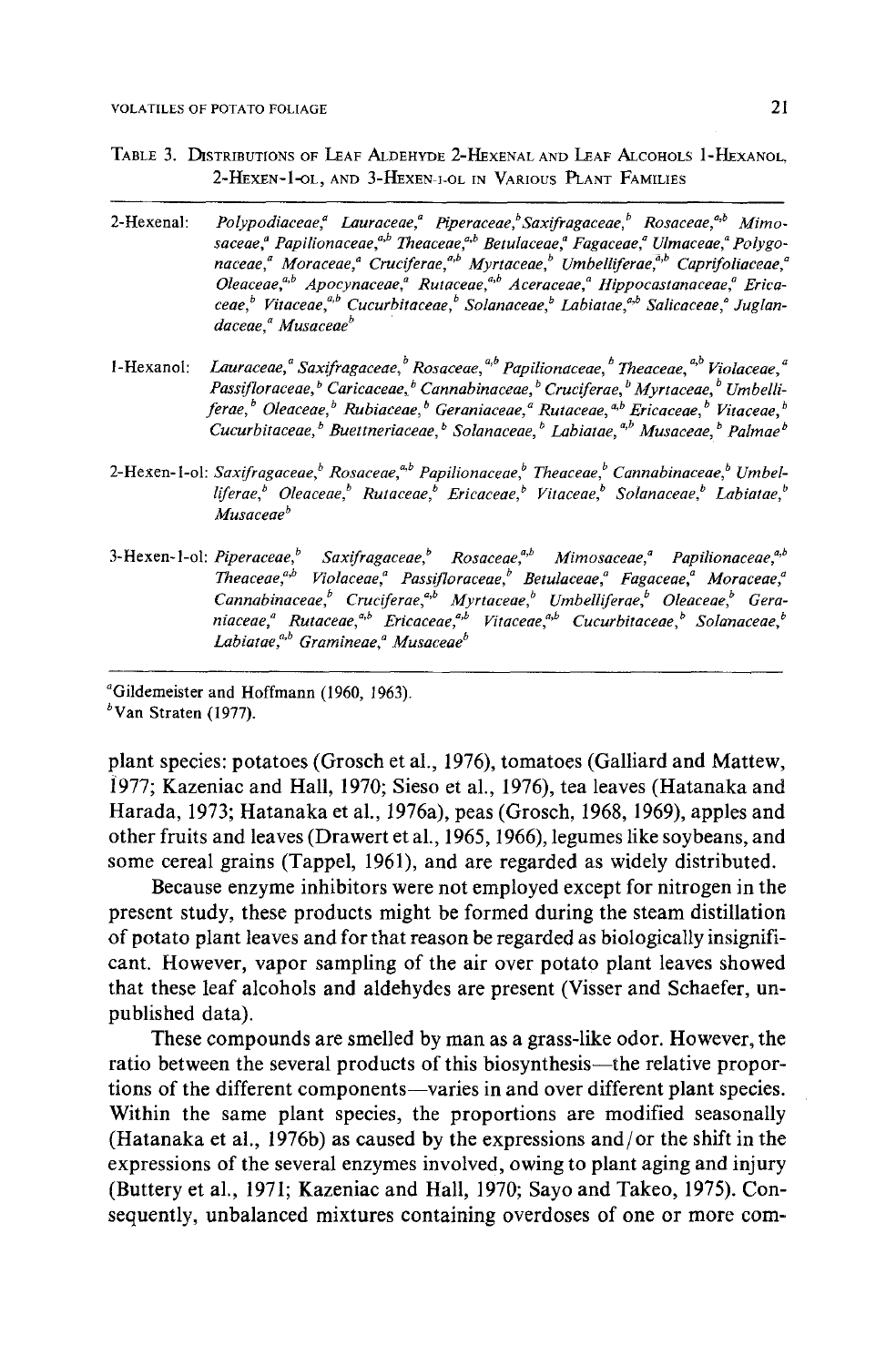

FIG. 6. The biosyntheses of the leaf aldehydes and alcohols, constituting a general green leaf volatile complex. Lpx: lipoxygenase (linoleate: oxygen oxidoreductase; EC 1.13.1.13); ADH: alcohol dehydrogenase (Alcohol: NAD oxidoreductase; EC 1.1. I. 1). (According to: Drawert et al., 1966; Galliard and Mattew, 1977; Groseh, 1968, 1969; Hatanaka and Harada, 1973; Hatanaka et al., 1976a; Kazeniac and Hall, 1970; Sieso et al., 1976; Wardale and Galliard, 1977).

ponents, give an off flavor to the human sense, the haylike odors of several food products like deteriorated beans and peas (Whitaker, 1972).

In the same way, these leaf aldehydes and alcohols, constituting a general green leaf volatile complex, act in the olfactory orientation of the adult Colorado beetle. Electroantennogram recordings show the olfactory sensilla of the Colorado beetle to be mainly responsive to these types of compounds (Visser, 1979). In behavior tests none of these components, when applied singly, are attractive, whereas some of them, in minute quantities with potted potato plants, mask the attractive host plant vapors; that is, the beetles no longer react with an odor-conditioned positive anemotaxis (Visser and Ave, 1978).

The natural potato plant odor, attractive to Colorado beetles, appears to be the result of complex interactions between these leaf components. Detailed information of this system, probably operative to a variety of phytophagous insects, will be presented in subsequent papers.

*Acknowledgments--The* first author owes the late Dr. C. Weurman a great debt of gratitude for his valuable advice, criticism, and support. A part of the identification was carried out at the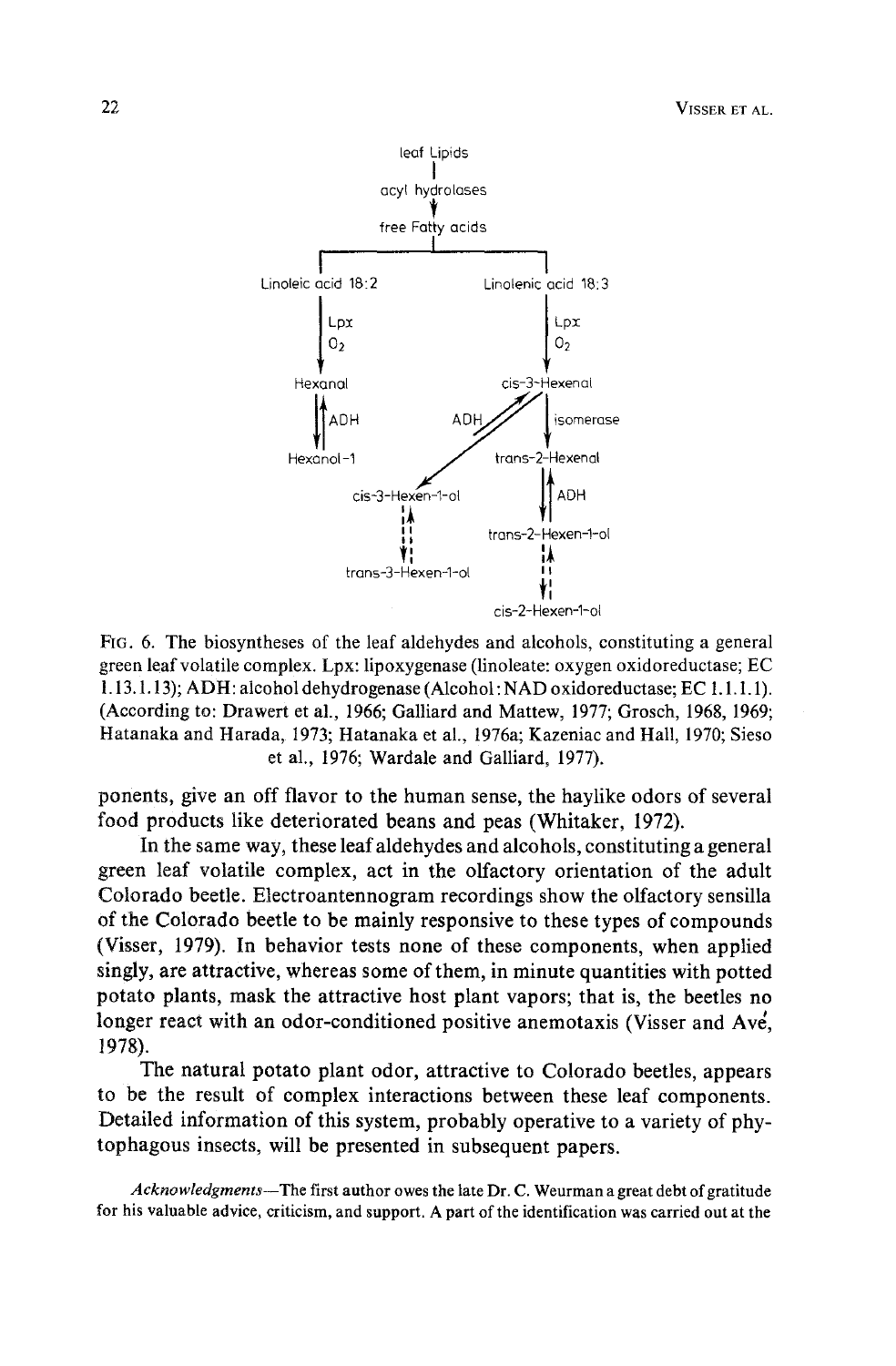Central Institute for Nutrition and Food Research TNO, using their GLC-MS facilities, and the technical assistance of Mrs. C.A. Visseher and Mrs. G.F. La Vos is appreciated. We also thank Mr. J.H.C,T. van den Kerkhof for his assistance in the isolation procedure and Mr. P.M. Guerin for correcting the English text.

#### **REFERENCES**

- AHRENST-LARSEN, B., and HANSEN, H.L. 1964. Gas chromatographic investigations of the flavor stability of beer. *Wallerstein Labs Commun.* 27:41-48.
- BUTTERY, R.G., SEIFERT, R.M., GUADAGNI, D.G., and LING, L.C. 1969. Characterization of some volatile constituents of bell peppers. Z *Agric. Food Chem.* 17:1322-1327.
- BUTTERY, R.G., SEIFERT, R.M., GUADAGNI, D.G., and LING, L.C. 1971. Characterization of additional volatile components of tomato. J. *Agric. Food Chem.* 19:524-529.
- CHANG, N.C., and COLLINS, R.P. 1972. An analysis of the flower oil of *Nicotiana alata* (Link et Otto). *Flavour Ind.* 3:569-571.
- DALAL, K.B., OLSON, L.E., YU, M.H., and SALUNKHE, D.K. 1967. Gas chromatography of the field-, glass-greenhouse-grown, and artificially ripened tomatoes. *Phytochemistry*  6:155-157.
- DALAL, K.B., SALUNKHE, D.K., OLSON, L.E, DO, J.Y., and *YU,* M.H. 1968. Volatile components of developing tomato fruit grown under field and greenhouse conditions. *Plant Cell PhysioL, Tokyo* 9:389-400.
- DRAWERT, F., HEIMANN, W., EMBERGER, R., and TRESSL, R. 1965. Enzymatische Bildung yon hexen-2-al-1 und hexanal-1 bei der Aufarbeitung von Apfeln. Z. Naturforsch. 20b:497-498.
- DRAWERT, F., HEIMANN, W., EMSERGER, R., and TRESSL, R. I966. Uber die Biogenese von Aromastoffen bei Pflanzen und Fruchten-II. Enzymatische Bildung yon hexen-(2)-al-(l), hexanal und deren Vorstufen. *Justus Liebigs Ann. Chem.* 694:200-208.
- GALLIARD, T., and MATTEW, J.A. 1977. Lipoxygenase-mediated cleavage of fatty acids to carbonyl fragments in tomato fruits. *Phytochemistry* 16:339-343.
- GILDEMEISTER, E., and HOFFMANN, FR. 1960, 1963. Die Ätherischen Öle. Akademie-Verlag. Berlin, IIIa, 628 pp. and IIIc, 510 pp.
- GROSCH, W.J. 1963. Beitrag zur Analyse des Tomatenaromas. Thesis, Technischen Universität Berlin. 59 pp.
- GROSCH, W. 1968. Linol- und Linolensäure als Substrate für die enzymatische Bildung flüchtiger Carbonylverbindungen in Erbsen. *Z. Lebensm.-Unters. Forseh.* 137:216-223.
- GROSCH, W. 1969. Bildung fltichtiger Alkohole in Erbsen dutch die Wirkung der Lipoxygenase (E.C. 1.13.1.13) und Alkoholdehydrogenase (E.C. 1.1.1.1). *Nahrung* 13:393-401.
- GROSCH, W., LASKAWY, G., and WEBER, F. 1976. Formation of volatile carbonyl compounds and cooxidation of  $\beta$ -carotene by Lipoxygenase from wheat, potato, flax, and beans. J. *Agric. Food Chem.* 24:456-459.
- GOPTA, P.D., and INORSTEINSON, A.J. 1960a. Food plant relationships of the diamond-back moth *[Plutella maculipennis* (Curt.)J. I. Gustation and olfaction in relation to botanical specificity of the larva. *EntomoL Exp. AppL* 3:241-250.
- GUPTA, P.D., and THORSTE1NSON, A.J. 1960b. Food plant relationships of the diamond-back moth *[Plutella maculipennis* (Curt.)]. II. Sensory regulation of oviposition of the adult female. *Entomol. Exp. AppL* 3:305-314.
- HATANAKA, A., and HARADA, T. 1973. Formation of *cis-3-hexenal, lrans-2-hexenal* and *cis-3*  hexenol in macerated *Thea sinensis* leaves. *Phytochemistry* 12:2341-2346.
- HATANAKA, A., KAJIWARA, T., and SEKIYA, J. 1976a. Biosynthesis of *trans-2-hexenal* in chloroplasts from *Thea sinensis: Phytochemistry* 15:1125-1126.
- HATANAKA, A., KAJIWARA, T., and SEKIVA, J. 1976b. Seasonal variations in *trans-2-hexenal* and linolenic acid in homogenates of *Thea sinensis* leaves. *Phytochemistry* 15:1889-1891.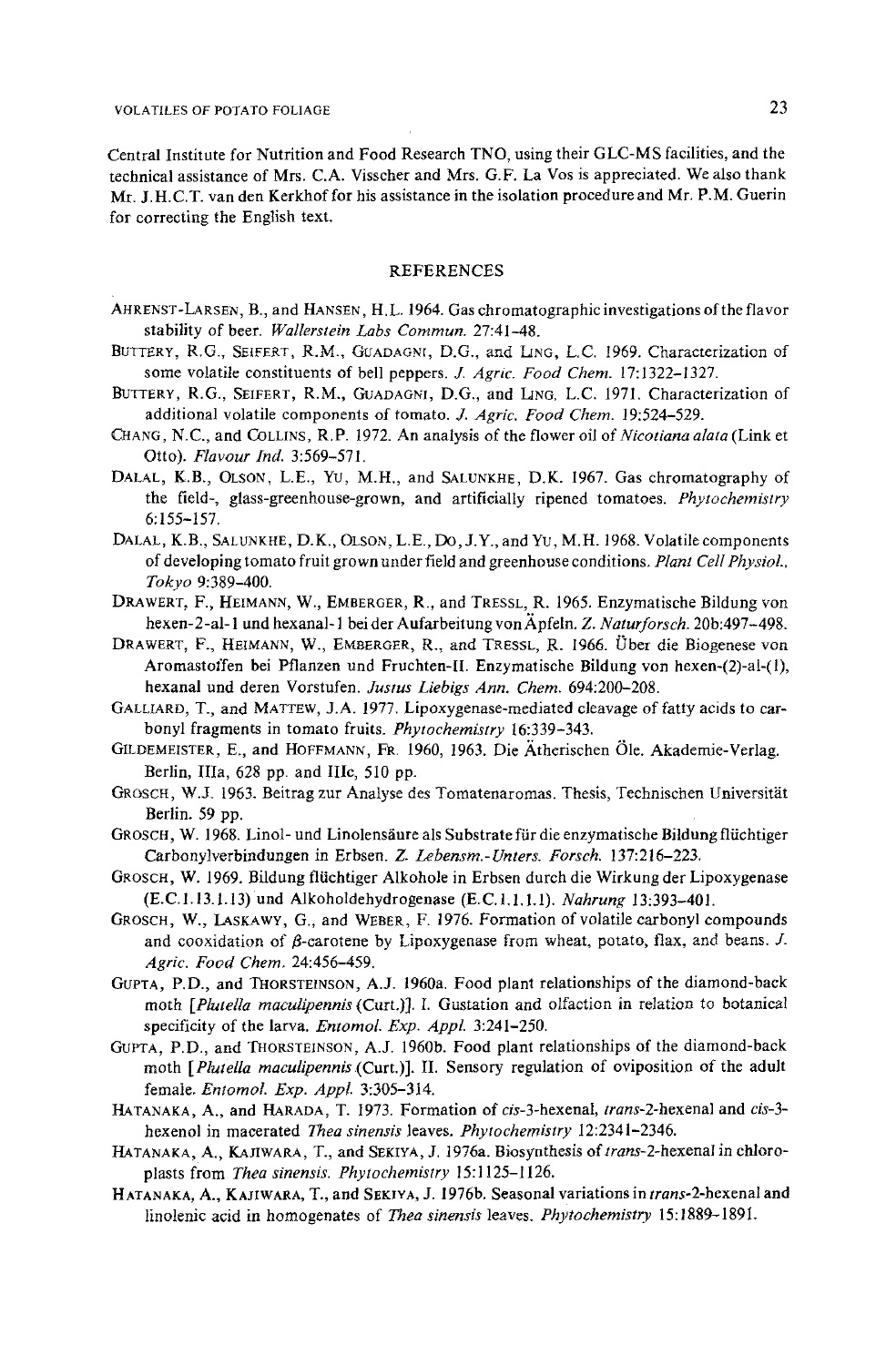- HAYMON, L.W., and AURAND, L.W. 1971. Volatile constituents of tobasco peppers. J. *Agric. Food Chem.* 19:1131-1134.
- HSIAO, T.H. 1969. Chemical basis of host selection and plant resistance in oligophagous insects. *Entomol. Exp. Appl.* 12:777-788.
- JOHNSON, J.H., GOULD, W.A., Badenhop, A.F., and JOHNSON, R.M., JR. 1968. Quantitative comparison of isoamylol, pentanol, and 3-hexenol-1 in tomato juice. Varietal and harvest differences and processing effects. J. *Agric. Food Chem.* 16:255-258.
- KAZENIAC, S.J., and HALL, R.M. 1970. Flavor chemistry of tomato volatiles. *J. Food Sci.* 35:519-530.
- KEPNER, R.E., STRATEN, S. VAN, and WEURMAN, C. 1969. Freeze concentration of volatile components in dilute aqueous solutions. *J. Agric. Food Chem.* 17:1123-1127.
- KOVATS, E. 1961. Zusammenhiinge zwischen Struktur und gaschromatographischen Daten organischer Verbindungen. *Z. Anal. Chem.* 181:351-366.
- MATSUMOTO, Y., and THORSTEINSON, A.J. 1968a. Effect of organic sulfur compounds on oviposition in onion maggot, *Hylemya antiqua* Meigen (Diptera: Anthomyiidae). *AppL EntomoL Zool.* 3:5-12.
- MATSUMOTO, Y., and THORSTEINSON, A.J. 1968b. Olfactory response of larvae of the onion maggot, *Hylemya antiqua* Meigen (Diptera: Anthomyiidae) to organic sulfur compounds. *AppL Entomol. Zool.* 3:107-111.
- MURRAY, R.D.H., MARTIN, A., and STRIDE, G.O. 1972. Identification of the volatile phagostimulants in *Solanum campylaeanthum* for *Epilachna fulvosignata. J. Insect PhysioL*  18:2369-2373.
- NELSON, P.E., and HOFF, J.E. 1969. Tomato volatiles: Effect of variety, processing and storage time. *J. Food Sei.* 34:53-57.
- NURSTEN, H.E., and WILLIAMS, A.A. 1966. The drying of organic solutions containing food volatiles. *Chem. Ind.* 83:2188.
- NYE, W., and SPOEHR, H.A. 1943. The isolation of hexenal from leaves. Arch. Biochem. 2:23-35.

PYNE, A.W., and WICK, E.L. 1965. Volatile components of tomatoes. *J. Food Sci.* 30:192-200.

- PATTER, F.J. 1967. Feeding stimulants for the Colorado beetle. *Med. Rijksfae. Landbouwwet. Sch. Gent* 32:291-305.
- RODglGUEZ, *3,G.,* KEMP, T.R., and DABROWSK1, Z.T. 1976. Behavior of *Tetranychus urtieae*  toward essential oil mixtures from strawberry foliage. *J. Chem. EcoL* 2:221-230.
- RYDER, W.S. 1966. Progress and limitations in the identification of flavor components. *Flavor Chem. Adv. Chem. Ser.* 56:70-93.
- SAYO, R., and TAKEO, T. 1975. Increase of *eis-3-hexen-l-ol* content in tea leaves following mechanical injury. *Phytochemistry* 14:18 I- 182.
- SCrIOONHOVEN, L.M. t968. Chemosensory bases of host plant selection. *Annu. Rev. Entomol.*  13:115-136.
- SCHORMÜLLER, J., and GROSCH, W. 1962. Untersuchungen uber Aromastoffen von Lebensmitteln. I Mitteilung. Ein Beitrag zur Analytik neutraler, in Tomaten vorkommender Carbonylverbindunger. Z. *Lebensm.-Unters. Forsch.* 118:385-393.
- SCHORMÜLLER, J., and GROSCH, W. 1964. Untersuchungen uber Aromastoffen von Lebensmitteln. III Mitteilung. Ein Beitrag zur Analytik in Tomaten vorkommender fliichtiger Alkohole. *Z. Lebensm.- Unters. Forsch.* 126:188-193.
- SCHORMÜLLER, J., and KOCHMAN, H.J. 1969. Gaschromatographisch-massenspektrometrische Analyse leichtflfichtiger Aromastoffe der Tomate. *Z. Lebensm.-Unters. Forsch.* 141:1-9.
- SECK, S., and CROUZET, J. 1973. Constituants volatils de *Lyeopersieon eseulentum. Philochemistry* 12:2925-2930.
- SELANDER, J., KALO, P., KANGAS, E., and PERTTUNEN, V. 1974. Olfactory behaviour of *Hylobius abietis* L. (COL, Curculionidae). I. Response to several terpenoid fractions isolated from Scots pine phloem. *Ann. Entomol. Fenn.* 40:108-115.